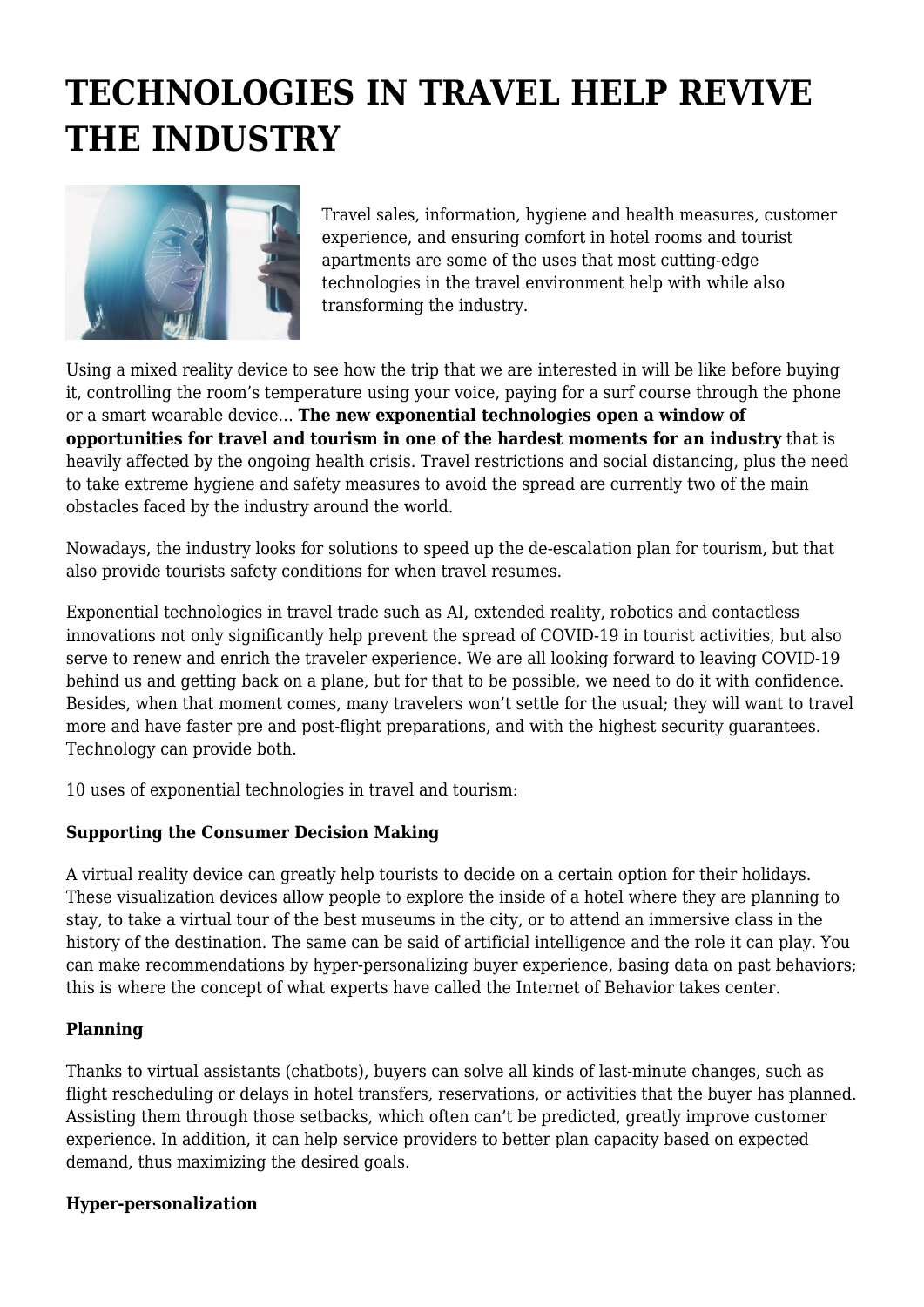More than a trend, personalization in the tourism setting is here to stay. Artificial intelligence and machine learning offer infinite possibilities to the industry when it comes to personalizing offers and programs for clients. Packages tailored to the tastes and needs of the traveler, which are based on their previous travel history and preferences, and that learn and refine their services as new data is collected. This is not only very attractive for the customer, but also a great way to save time when planning a trip.

## **User Experience**

Augmented reality allows tourists to access the best travel guide on the road. They can see points of interest of the destination through a mobile phone and their location in real-time. In addition, they add valuable information about each point, which can be listened to or seen as they walk.

### **Voice Interface**

Voice command technologies streamline a great number of tasks on our holidays: from turning on the television in the room and picking a channel, to obtaining information through a voice assistant about a tour's schedule; and all while limiting contact with objects and surfaces, thus preventing the spread of the coronavirus.

#### **Object Interaction**

The Internet of Things (IoT) opens to hotel guests a new way to interact with tourist accommodations; for example, using commands to adjust different sensors in the room, such as the lighting or temperature of the room. When implemented in hospitality systems, these innovations can also allow the traveler to request room services such as massages, a spa session, and go to the gym or the pool.

#### **Facial Recognition**

Facial recognition can significantly improve security at airports and hotel establishments, in addition to simplifying and streamlining processes such as customs controls or check-in without wasting time at the hotel reception.

#### **Information**

Chatbots designed for tourist offices and hotels can provide quick and convenient basic information that is useful for common questions, from how to get to the main sites and places of interest by public transport, to where to exchange money or boat tour schedules.

#### **Secure Payments**

Contactless technologies make check-in and check-out tasks easier by allowing secure payments via phone. In addition, it is the safest option during the pandemic since customers and employees can avoid touching cash, credit cards and receipts.

#### **Customer Experience**

**Technologies in travel serve to improve customer experience and increase traveler satisfaction, allowing them to take an active role on their holidays**, helping them make decisions with more security, and letting them have more control over the trip. These innovations provide the value-added content and services that have been taking the industry to the next level.